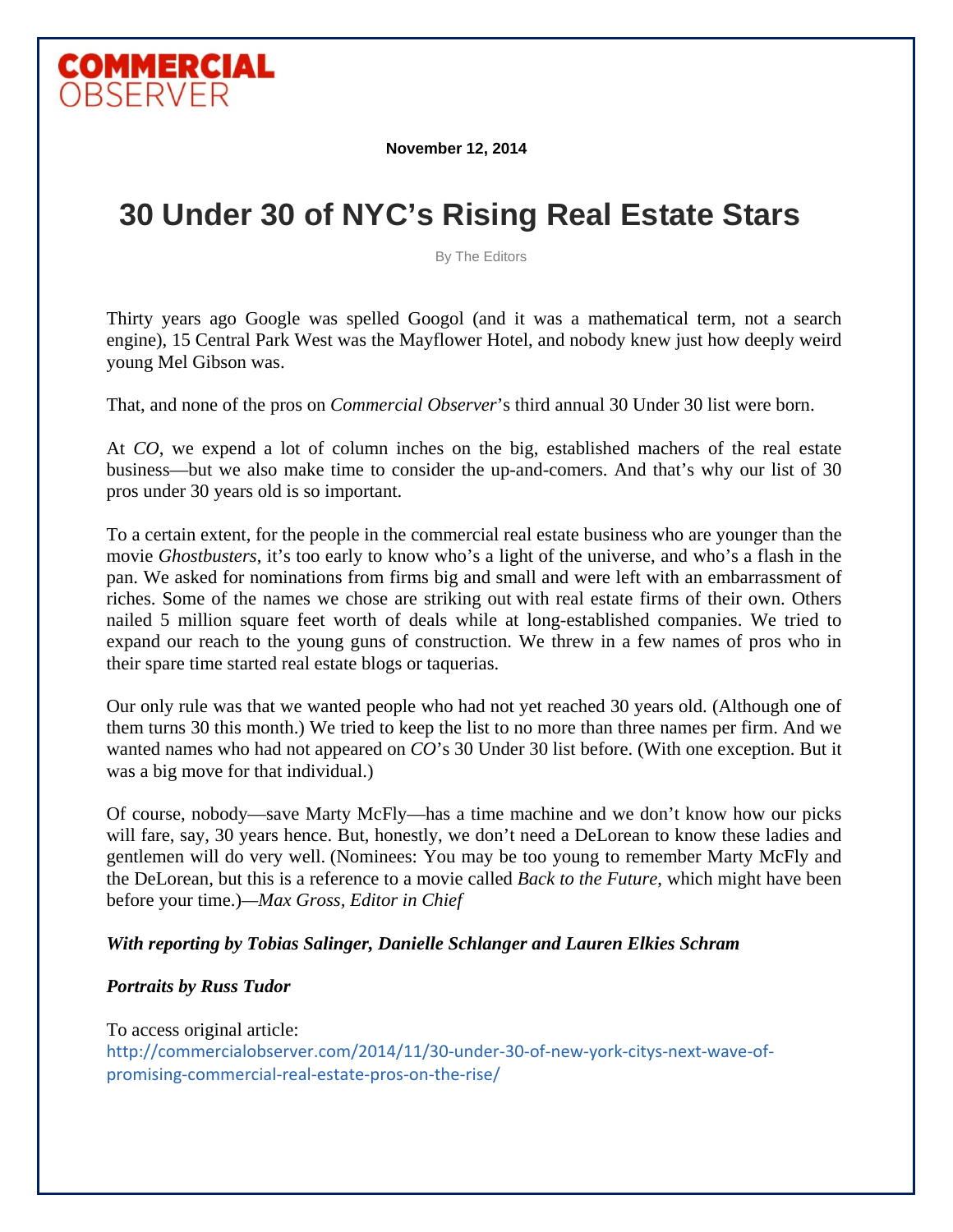## **Alex Kaskel (25)**

### **Director, ABS Partners Real Estate**

Leases for 100,000 square feet of space have turned over at 915 Broadway since Alex Kaskel joined ABS Partners in the middle of 2013. But Mr. Kaskel and the team that manages leasing at the Flatiron District building have replaced each tenant lost with a new one at double the previous rent.



Mr. Kaskel, a director at ABS, works on the company's

leasing and acquisition team, representing landlords and tenants and arranging equity and debt financing. And he's taking a page from the book of his grandfather, ABS co-founder Earle Altman.

"He started with nothing," Mr. Kaskel said, "and you see the success than can be created. It's inspiring."

At the Flatiron District property, Mr. Kaskel's team repositioned the building, expanding the onsite footprint of tech education providers General Assembly to more than 40,000 square feet and inking a new 30,000-square-foot lease for the nonprofit Math for America. He's also helping manage Bridgeport Trade and Technology Center, a small business incubator and office property in Bridgeport, Conn., and raising equity to support a 114-acre, 371-room hotel property in Rye Brook, NY.

Meanwhile, he was a managing member of the team that acquired a two-story retail property at 32-46 Steinway Street in Astoria, Queens for \$5 million. Mr. Kaskel secured a second-floor, long-term lease at the building for a karate studio that allowed ABS to avoid placing \$230,000 in escrow during the purchase. There's much more to come from ABS in the outer boroughs, he said.

"We're looking at deals every day," Mr. Kaskel said. "We like retail in the boroughs*."—T.S.* 

To access the original article: http://commercialobserver.com/2014/11/30-under-30-of-new-york-citys-next-wave-of-promisingcommercial‐real‐estate‐pros‐on‐the‐rise/#slide12